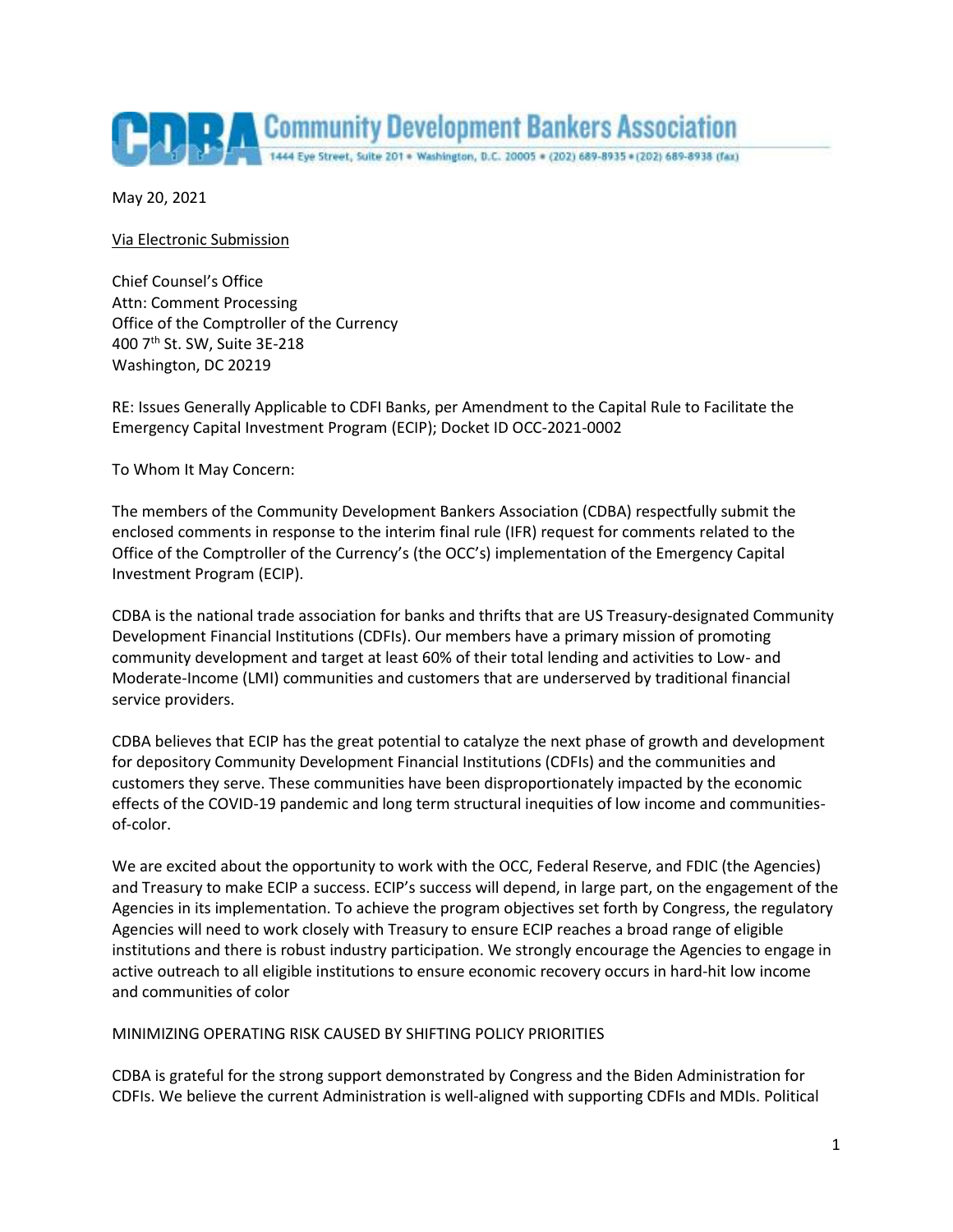and policy winds, however, will likely change over the period in which Treasury holds ECIP investments. We strongly urge the Agencies to affirm that ECIP policies within the Agencies scope of oversight are settled, and not subject to constant revision, for the tenure of an institutions' participation in the program. During TARP and CDCI, negative public sentiment about the programs contributed to an evershifting set of program rules and agency direction. Constantly shifting rules create significant operations risk for recipient institutions. Any changes to regulatory policies should only occur with the consent of all parties to an ECIP transaction. We believe such a commitment will encourage more eligible CDFIs and MDIs to participate in the program.

### REGULATORY COORDINATION

CDBA strongly urges the OCC to work closely with main Treasury on ECIP implementation. The treatment of ECIP investments by the Agencies are critical to the success of the program. In the short term, we have urged Treasury to work with the Agencies to develop processes to ensure timely approval of ECIP applications. We strongly urge the OCC to develop examiner training on ECIP to ensure support at headquarters filters down to the examiner level.

# AMEND THE DEBT TO EQUITY / LEVERAGE RATIO FOR SUB S AND MUTUAL BANKS

CDBA strongly urges the OCC to work with the Federal Reserve Board (the Board) to ensure the Board modifies the Small Bank Holding Company Policy Statement (the Policy Statement) in connection with the IFR and create an exception under Section 2.C (Dividend restrictions). This exception should allow S Corp bank holding companies to exceed a 1.0:1 debt-to equity ratio and still issue dividends. Because S Corp and Mutual CDFI banks and MDIs are small organizations, it will be impossible for them to keep their debt-to-equity ratios at 1.0:1 while applying for the amounts Congress authorized. As an example, some CDFI banks estimate that the current regulations would variously limit S Corp and Mutual banks' ECIP capital to only 2% or 5% of assets, a fraction of the potential (up to 15% for banks with assets greater than \$2 billion, 25% for those \$500 million to \$2 billion, and 30% for those under \$500 million) allowed under ECIP rules.

Providing such an exception to exclude 100% of ECIP Sub Debt from the Board's Debt to Equity and Double Leverage Ratios would be consistent with the position the Board took with respect to the Temporary Asset Relief Program (TARP), established by the Emergency Economic Stabilization Act of 2008. At the time TARP was established, the Board amended Section 2.A of the Policy Statement to add language clarifying that:

*"Notwithstanding any other provision of this policy statement and for the purposes of compliance with paragraphs 2.C [Dividend Restrictions]… a bank holding company that has made a valid election to be taxed under Subchapter S…may exclude from debt subordinated debentures issued to the United States Department of the Treasury under [TARP]".* 

Further, we urge the OCC to work with the Board regarding its consideration of a bank holding company's double-leverage ratio as part of its overall safety and soundness supervisory review of the organization. The double-leverage ratio is generally computed by dividing the bank holding company's investment in the banking subsidiary by its total equity capital. A double-leverage ratio will be considered by the Federal Reserve to be high once it exceeds 120%. At this point, the bank holding company may become subject to additional regulatory scrutiny by the Federal Reserve's supervision and regulation team. CDBA recommends that the OCC work with the Board to modify the definition of the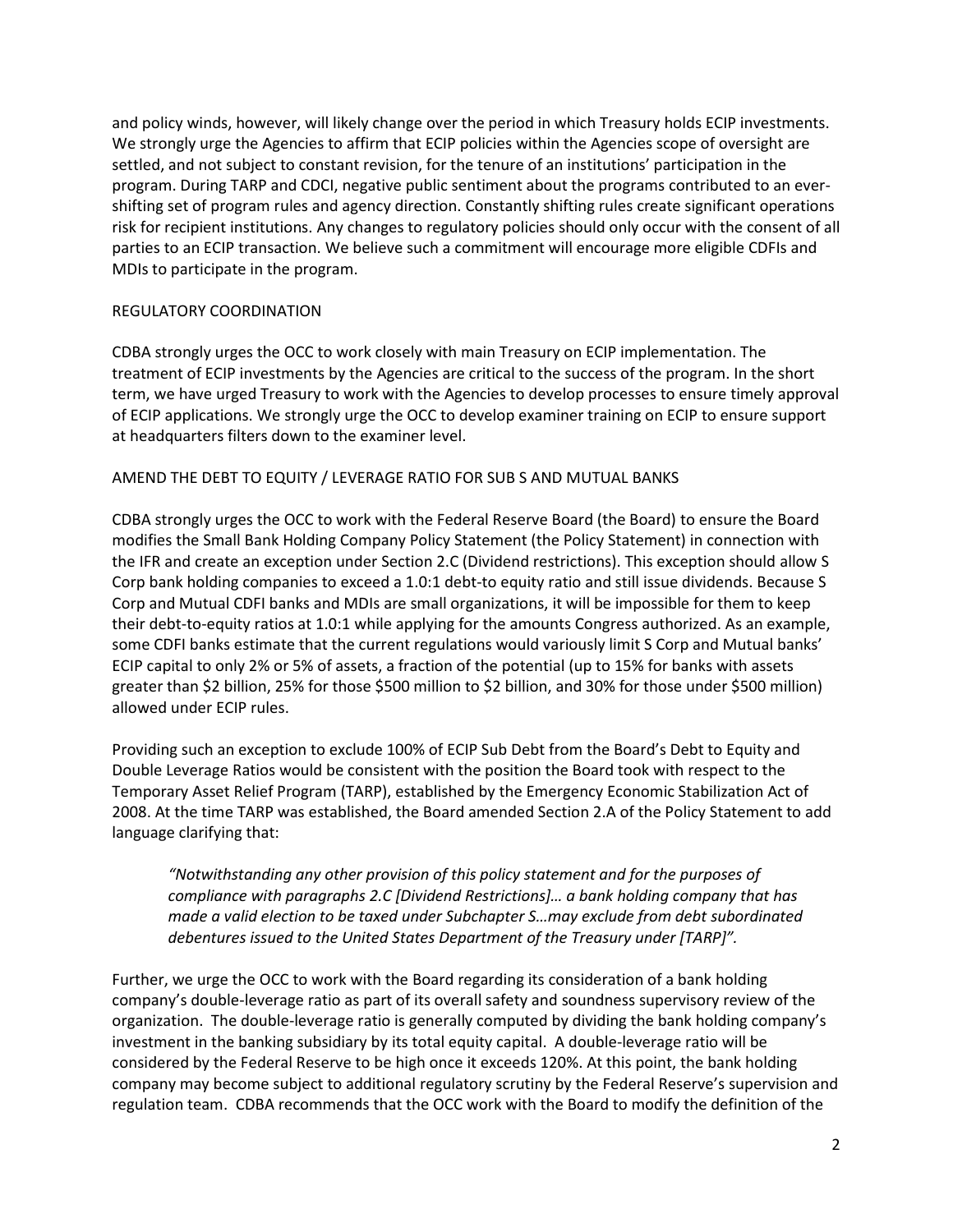double-leverage ratio to exclude from the ratio some portion, or all, of an ECIP-related BHC investment into a banking subsidiary.

If the Board does not make these amendments, this time to acknowledge ECIP and exclude ECIP Sub Debt from the overall debt calculation for the purposes of calculating these ratios, S Corp and Mutual CDFI banks and MDIs will be forced to limit their capital application. The organizations closest to the underserved communities will be materially curtailed in their ability to participate in ECIP, expand services in needy communities, and reach deep to address systemic economic challenges.

# ELIMINATE UNEQUAL TERM SHEET OFFERINGS FOR SUB S AND MUTUAL BANKS

CDBA strongly urges the OCC to work with the other Agencies and with Treasury and revisit the term sheet for subordinate debt offered to Sub S and Mutual Banks. We believe several provisions are in direct conflict with the ECIP authorizing statute:

- **ECIP's authorizing statute says that the maximum rate for both forms of capital is 2%.**<sup>1</sup> The Sub S and Mutual term sheet, however, states that banks receiving Subordinate Debt are subject to a maximum rate of 2.5%. The rate on both investments should adhere to the statutory maximum of 2%, without exception.
- The statute states that sub debt should receive treatment consistent with the Tier 1 treatment for preferred stock.<sup>2</sup> Yet, the Sub S and Mutual term sheet say it will be treated as Tier 2. The Agencies must ensure that capital treatment is consistent with the statute. CDBA urges the Agencies to ensure that the capital treatment on both investments should adhere to the Tier 1 statutory requirement for "consistency."
- The C Corp term sheet offers stock with perpetual maturity, while the Sub S and Mutual term sheet offers a 15 year term. This discrepancy is inconsistent with the ECIP statute. CDBA urges Treasury and the regulatory agencies to ensure the capital offered to Sub S and Mutual banks is "consistent with requirements …applicable to the terms of preferred stock issued by institutions participating in the program." CDBA has recommended that a term of not less than 30 years – but preferably 40 years – would make the subordinated debt instrument comparable in practical terms for the perpetual term of the C Corp offering. For example, Trust Preferred Securities, when they were used, had a term of up to 30 years. A term of 15 years is woefully inadequate.

# CONCERNS SPECIFIC TO STATE CHARTERED BANKS

 $\overline{\phantom{a}}$ 

It is imperative that state-chartered banks be treated equitably to national banks. The OCC has modified its licensing rule for national banks and specifically added language facilitating the issuance of sub debt for ECIP. CDBA urges the OCC to work with the FDIC to confirm whether individual states have provisions in their licensing rules similar to the OCC's rule, which would limit state banks' ability to issue subordinated debt. CDBA urges the FDIC to work with the OCC to clarify whether it is necessary, and if so, how to address state-level licensing requirements that might have similar provisions regarding the issuance of sub debt.

Specifically the OCC's language states that the OCC "Is adding language to its licensing rule . . . To facilitate the ability of a national bank to issue subordinated debt through ECIP." Per the IFR, the new

<sup>&</sup>lt;sup>1</sup> "No dividends, interest or other similar payments shall have a rate exceeding 2 percent per annum for the first 10 years."

<sup>&</sup>lt;sup>2</sup> "Consistent with requirements . . . applicable to the terms of preferred stock issued by institutions participating in the program."